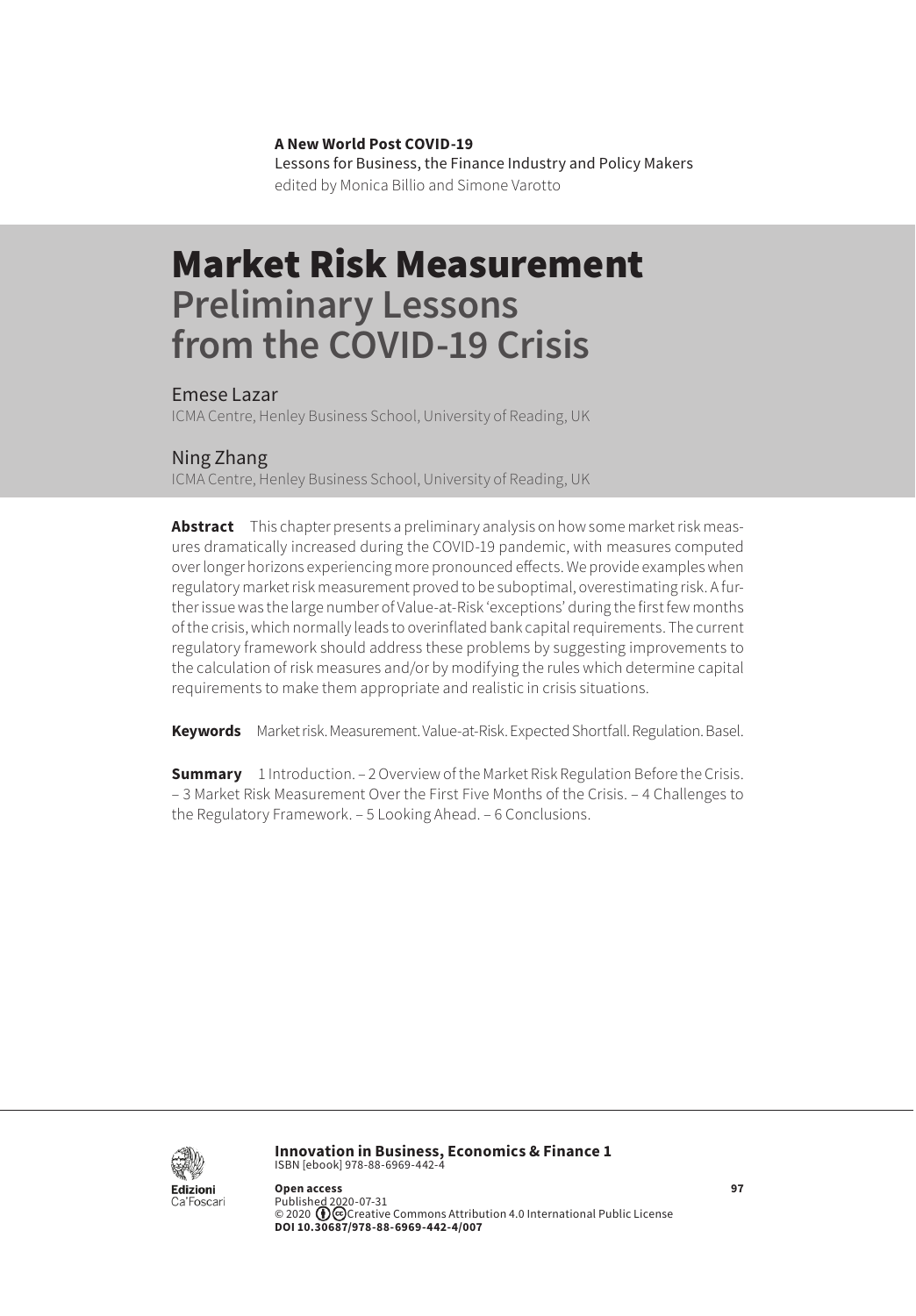## <span id="page-1-0"></span>1 Introduction

The coronavirus pandemic has been one of the most devastating global crises since the Second World War. It has had far-reaching consequences that affected all countries to varying degrees. The most tragic impact has been the loss of lives, but also job losses, the lack of healthcare access and the effects on mental health etc. have been devastating. The outcome of the pandemic in the financial sector has been a financial crisis, named the COVID-19 crisis. Ramelli and Wagner (2020; forthcoming) compare stock performances by industry as early effects of the crisis, and identify the Energy sector as being the worst hit whilst Telecom, Pharma & Biotech reaping the largest gains. Acharya and Steffen (2020) highlight how stock performance depended on liquidity as stocks with high liquidity performed better. Aldasoro et al. (2020) raise concerns about the long-terms prospects of banks, as the banking sector has been more severely hit than most sectors, and argue that the consequences are comparable with the outcomes of the 2008 global financial crisis.

Here we investigate how financial risks increased and how the crisis affected financial institutions, with a focus on market risk measurement, and we discuss the challenges faced by regulators. We examine the first five months of the crisis, analysing the effects of equity market index risk factors, and to some extent commodity risk factors, as these are the risk dimensions most affected by the COVID-19 crisis. Other risk factors indicated serious levels of market stress. Examples include government bond yields, which reached historical lows, and volatility risk factors, such as the CBOE VIX index, which had its largest shocks, both positive and negative and reached its highest value ever of 82.69 in March 2020, as illustrated in figure 1 **[fig. 1]**. At the time of writing the crisis is still affecting the economies worldwide as well as the day-to-day lives of millions.

## 2 Overview of the Market Risk Regulation Before the Crisis

Market risk refers to the risk of losses arising from adverse movements in market prices of assets. From a regulatory perspective, the Basel Committee on Banking Supervision (1996) first introduced market risk capital reserves against unexpected asset price movements in the trading books of banks. Since then, Value-at-Risk (VaR) has become the dominating measure of market risk, which financial institutions and regulators use to make risk-informed decisions and to calculate market risk capital requirements. VaR is defined as the potential loss one may face over a given time horizon with a pre-defined confidence level. For example, if the 99% 10-day VaR is \$1 million, there is 99% chance that the losses will not exceed \$1 million over the next 10 trading days.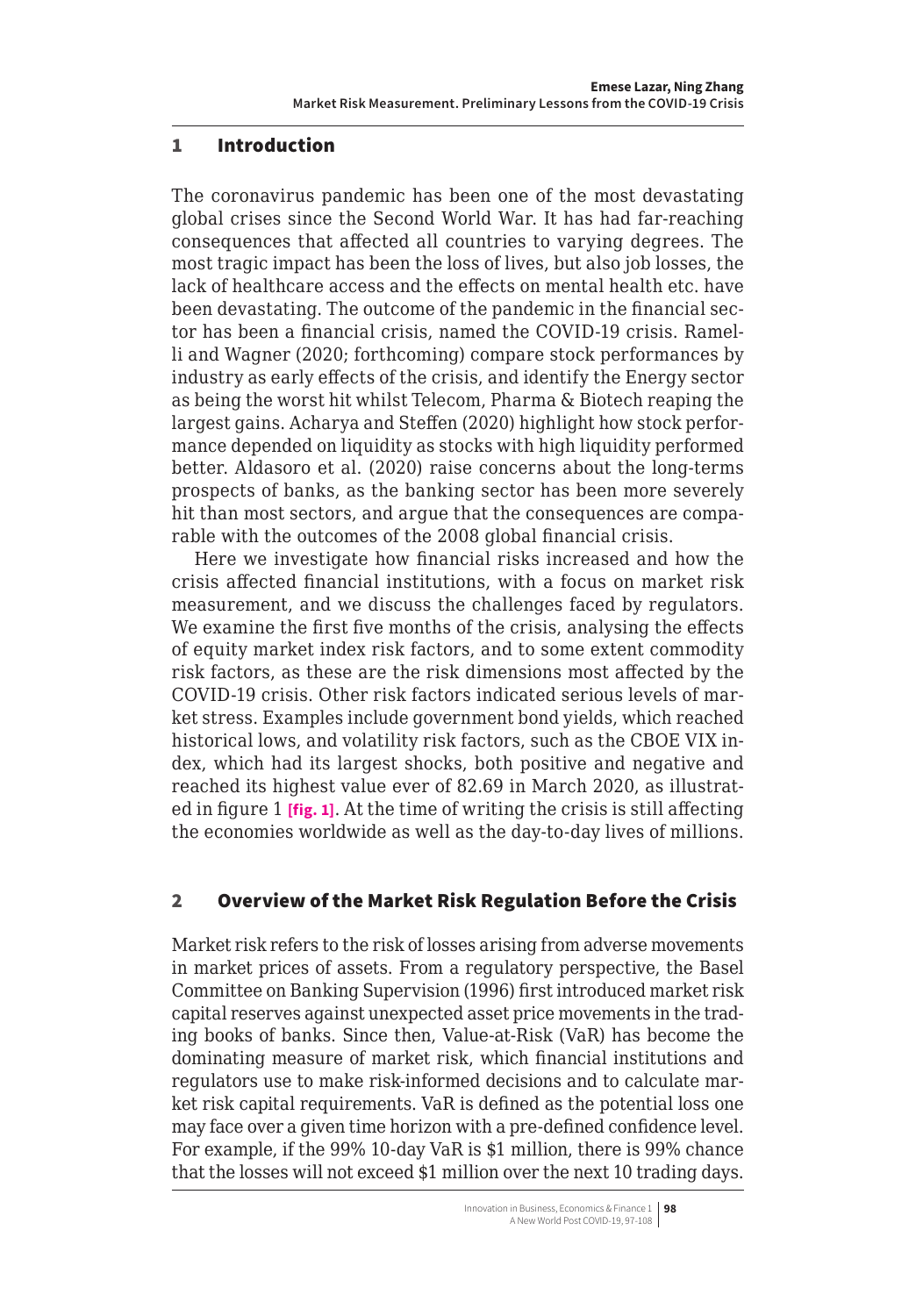**Emese Lazar, Ning Zhang Market Risk Measurement. Preliminary Lessons from the COVID-19 Crisis**



In the aftermath of the 2008 global financial crisis, the flaws of market risk regulation have become evident. For instance, the VaR-based risk assessment has been found to underestimate the risks in turbulent markets. To address these problems, the Basel Committee on Banking Supervision (2019) published revisions to its global regulatory standards that include a move from Value-at-Risk to Expected Shortfall (ES). ES measures the average loss beyond the VaR threshold in the tail of the loss distribution, producing more accurate gauges of tail risk. The typical confidence level is 99% for VaR and 97.5% for ES, corresponding to the 1% and 2.5% worst-case losses, respectively. Moreover, considering the liquidity of various assets, varying time horizons are used to evaluate financial risks, i.e. 10 days for large cap equities, 20 days for small cap, and up to 120 days for some risk categories. However, the latest regulations stipulate that these risk calculations are based on overlapping 10-day returns and we discuss this procedure in our risk assessments.

Figure 2 shows the 10-day 97.5%  $ES<sup>1</sup>$  calculated using the most widely accepted risk model in the industry, Historical Simulation (denoted by HS in the following), based on the S&P 500 index returns (2000-06-26/2020-06-23), and plots it along the index **[fig. 2]**. Within one week during March 2020, the index was hit by a shock of around -19% cumulative return. As the figure shows, during the global finan-

<sup>1</sup> Throughout this chapter, ES is expressed in returns, of which the value is nonnegative; a rolling window scheme is used to estimate ES with a window length of 250 trading days.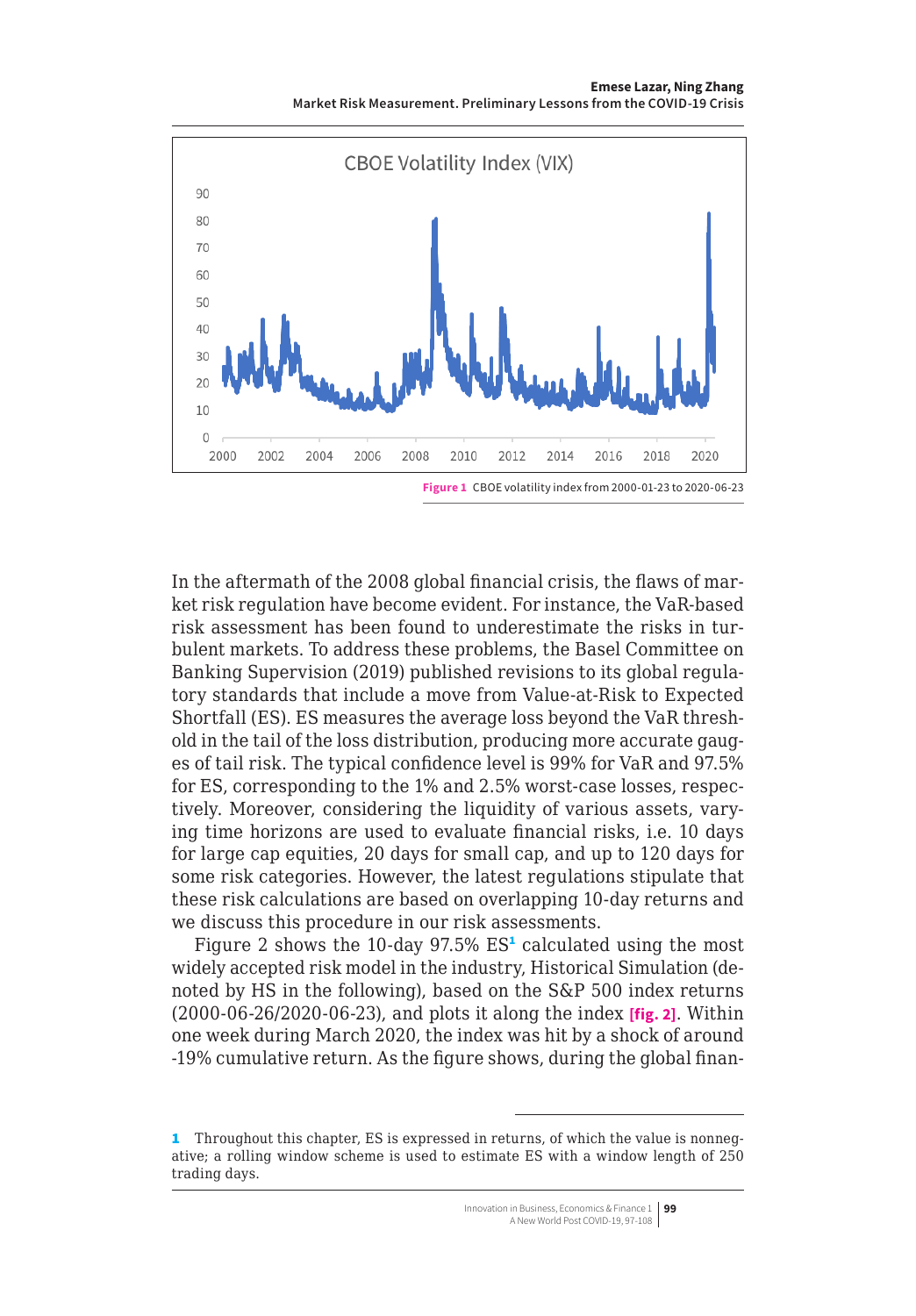**Emese Lazar, Ning Zhang Market Risk Measurement. Preliminary Lessons from the COVID-19 Crisis**

<span id="page-3-0"></span>

**Figure 2** 10-day Historical Simulation ES at 97.5%, based on S&P 500 index returns from 2000-06-26 to 2020-06-23

cial crisis between mid 2007 and early 2009, as well as during the sovereign debt crisis which peaked between 2010 and 2012, the risk measure, ES, peaked. The same can be seen during the crisis wrought by the coronavirus pandemic, with ES reaching a level comparable with the ES during the financial crisis, as also discussed in Capelle-Blancard and Desroziers (2020). It is to be noticed that the ES during the crisis increased to multiple times the level before the crisis.

Though the first cases of COVID-19 date back to December 2019, the lockdown in China occurred on January 23, 2020. Following this, the virus spread quickly over other parts of the globe and a global pandemic was declared by the WHO on March 11, 2020.<sup>2</sup> On seeing the widespread effects of the coronavirus outbreak on the economy and the banks, prudential authorities as well as local jurisdictions decided to delay the implementation of the latest version of market risk regulatory framework (Basel Committee on Banking Supervision 2019), called the Fundamental Review of the Trading Book (FRTB), until January 2023. This gives regulators time to consider suitable changes to market risk measurement and management in the new Basel framework, if required. It also gives financial institutions breathing space to reevaluate their market risk estimation methodologies as well as the steps needed to be taken to reduce risk exposures to an acceptable level. Also, risk estimates such as VaR and ES depend

<sup>2</sup> More information about how this global event unfolded and a detailed timeline can be found in [https://www.who.int/news-room/detail/27-04-2020-who-timeline-](https://www.who.int/news-room/detail/27-04-2020-who-timeline---covid-19)  $--covid-19.$  $--covid-19.$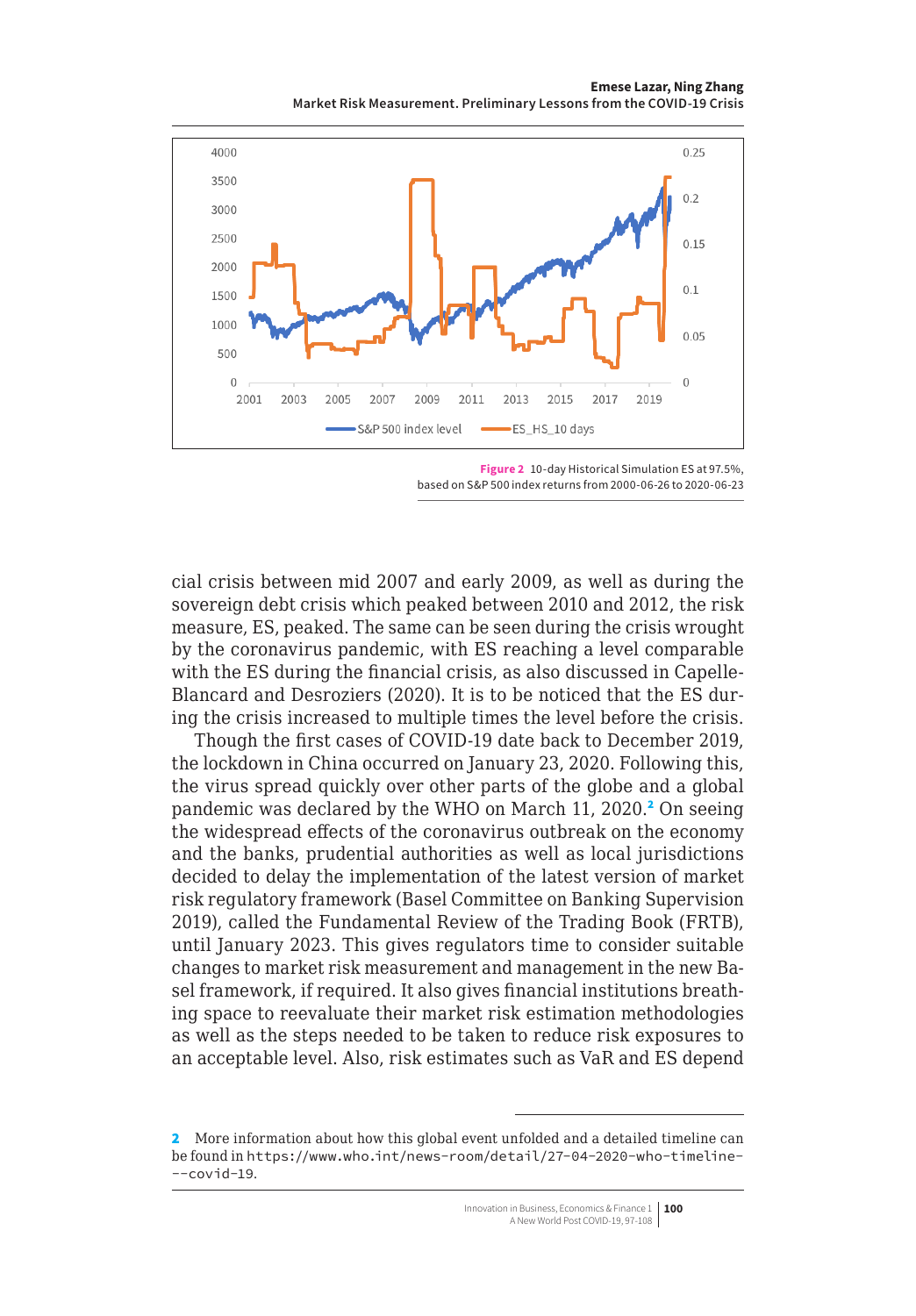on the modelling framework, and in the following we examine this dependence in more detail.

## 3 Market Risk Measurement Over the First Five Months of the Crisis

For regulatory purposes and for internal risk assessment of institutions, the estimation of VaR and ES measures over a given time period is of interest, since market risk capital calculations are based on risk assessments. Here we focus on the estimation of ES as it is a central element of the recent regulations. To illustrate the dramatic increase in risk witnessed in the first half of 2020,<sup>3</sup> figure 3 presents the level of 97.5% ES risk over 10 days, for two assets: FTSE 100 index returns as well as Europe Brent Crude Oil Spot returns, based on two methods: Historical Simulation, computed using overlapping 10-day returns, as well as the well-known GARCH(1,1) model that assumes normally distributed returns. For the GARCH model, the *h-*day ES is calculated based on the daily ES estimates, written as *h*-day ES = 1-day ES x  $\sqrt{h}$ , which is called the 'square root of time' rule **[fig. 3]**.



**Figure 3** 10-day HS ES and GARCH ES at 97.5% for FTSE 100 and oil returns

The first thing to notice from figure 3 is that the general level of ES risk computed using HS increases dramatically during March 2020, by a multiplier of more than 4 for the FTSE index, and by a multiplier of more than 5 for the risk computed from oil returns. Also, the ES stays at this level until the end of the sample period, unaffected by the

<sup>3</sup> Similarly, Ibikunle and Rzayev (2020) show a substantial increase of a cross-sectional average volatility for 110 European stocks from 24 Jan. to 24 March in their figure 1.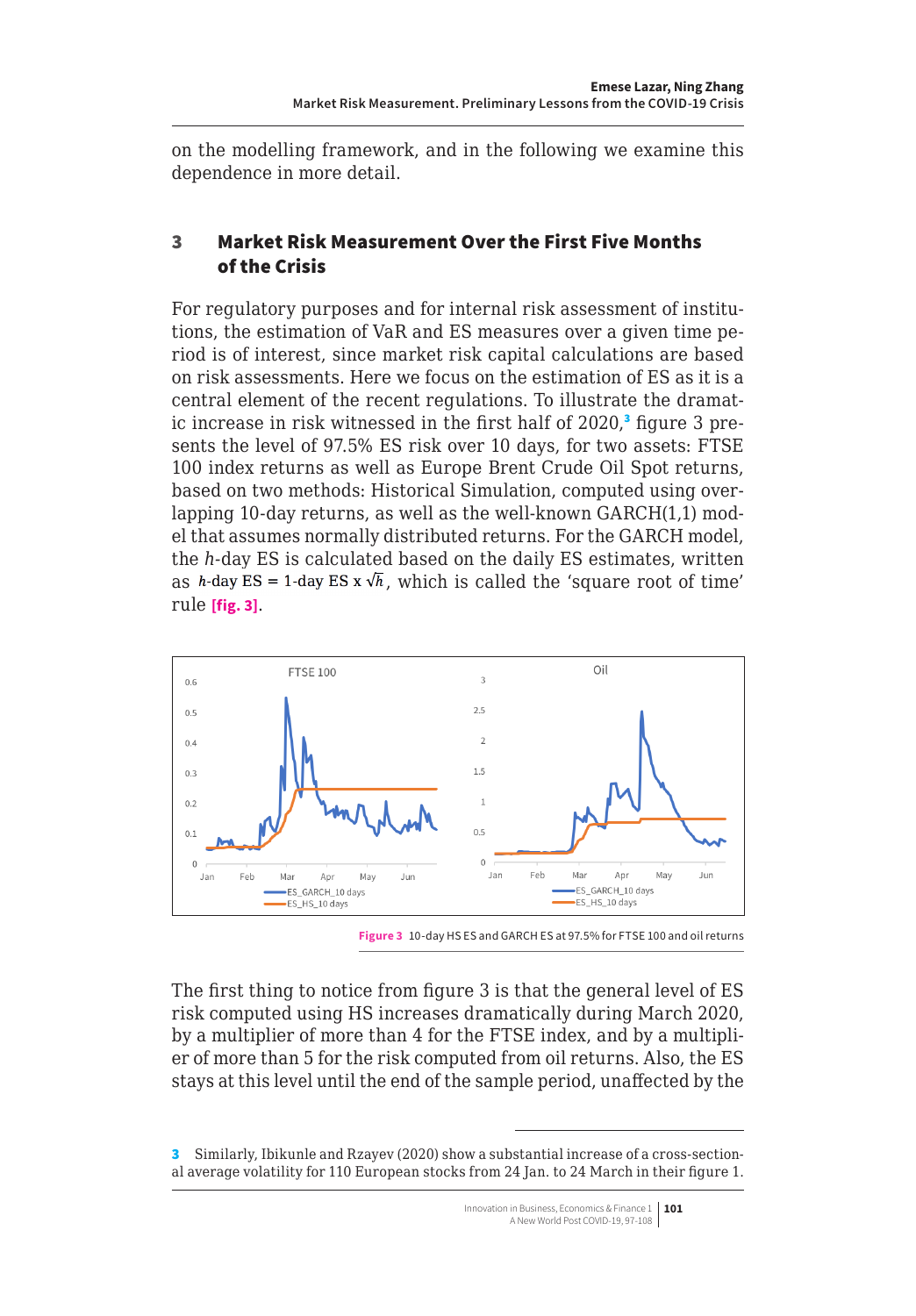<span id="page-5-0"></span>events during this period. If these values are used for capital calculation, the required capital would also increase multiple times, with many financial institutions not being able to meet these increased capital requirements.<sup>4</sup> To address this, banks across the world are allowed to temporarily suspend the new capital calculation method against the radically increased risk, as discussed by Borio and Restoy (2020). Moreover, the GARCH model does a good job in terms of the speed of reaction to large negative returns, but it leads to risk estimates increasing dramatically, by a multiplier of more than 10, as can be seen in figure 3 for the FTSE returns, which would give capital requirements that are impossible to meet, reaching levels of more than 10 times the pre-crisis levels. Followed by this initial sharp rise in risk, the risk level estimated by GARCH decreases back within a month, and in the second part of the sample period it is below the risk level estimated by the HS method.

For oil returns, the risk estimate obtained by GARCH displays a large variation. After the initial sharp rise in risk at the beginning of March, on April 20 the market experienced its deepest fall in the price of a barrel of West Texas Intermediate (WTI), the benchmark for US oil, even leading to negative prices for this commodity – caused by an abrupt drop in demand. This aroused investors' fears and created a turbulent oil market, as evidenced by the predictions of GARCH ES of oil returns, with the ES risk reaching levels more than 15 times higher than the level in January 2020. This shows the high dependence of GARCH risk estimates on returns; although the model is quick to react to events, due to the high level of risk estimates it is less suitable to be used for capital calculations. These risk estimates highlight the severity of the COVID-19 financial crisis, especially after the coronavirus pandemic was declared in March 2020.

To illustrate the effects of the COVID-19 crisis on the global financial markets, we consider the market indices S&P 500 (spx), FT-SE 100 (ftse), DAX (dax), Nikkei 225 (nky), and Shanghai Composite (sse), as well as several commodities including Europe Brent Crude Oil Spot prices (oil), Henry Hub Natural Gas Spot Prices (gas), London PM fix gold prices (gold), Copper Jul 20 futures contract (copper), as well as the Sugar #11 Oct 20 futures contract (sugar), from January 2019 to June 2020. Figure 4 shows the multipliers for Historical Simulation ES, calculated as the ratio of the average ES over the last five trading days of the sample period, ending with June 23, 2020, and the average ES over the first five trading days starting with January 23, 2020 **[fig. 4]**. We use three different time horizons (1

<sup>4</sup> More measures are taken by governments and banks to alleviate the adverse financial and economic effects of the COVID-19 crisis, as suggested by Basel Committee on Banking Supervision (2020).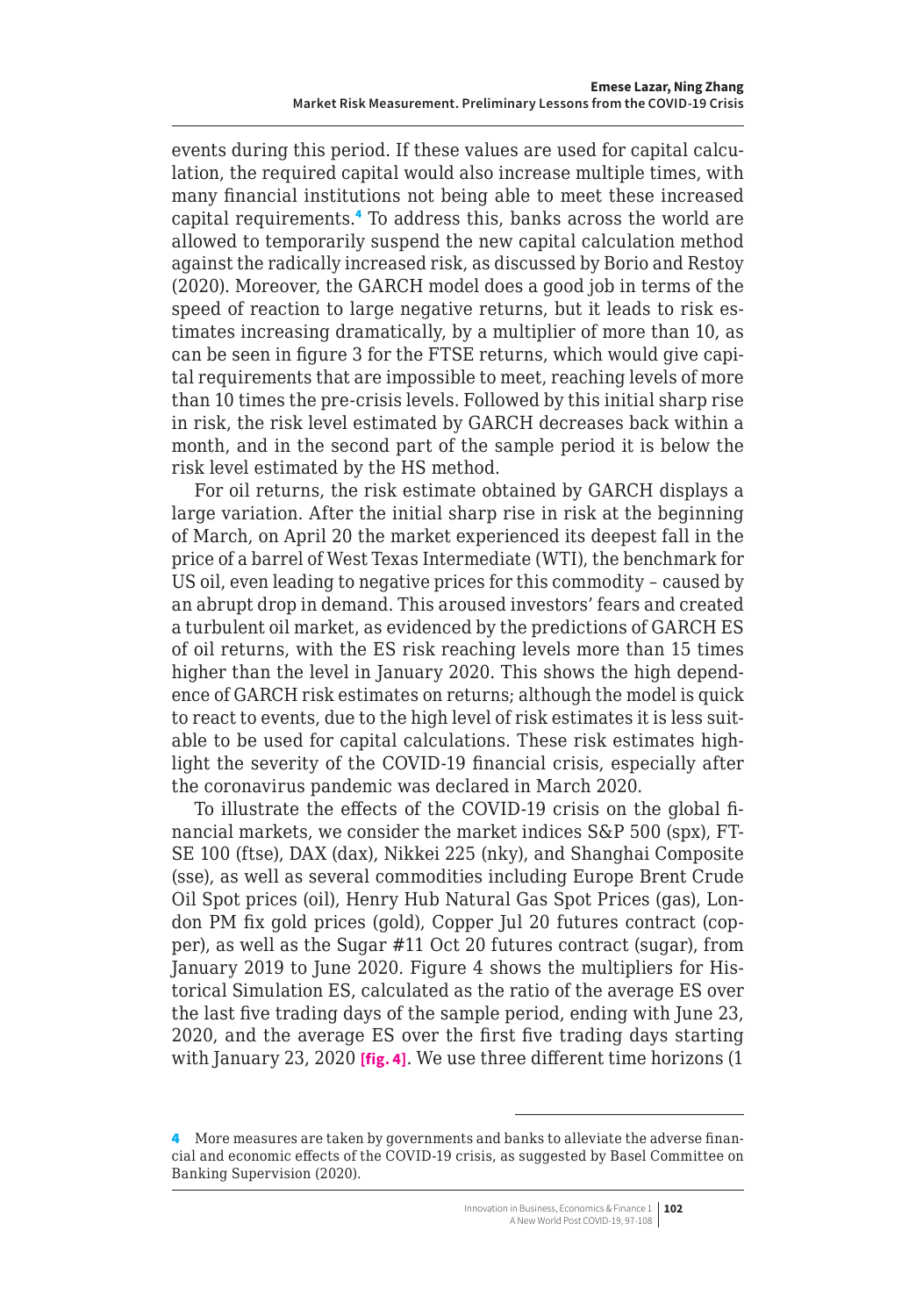**Emese Lazar, Ning Zhang Market Risk Measurement. Preliminary Lessons from the COVID-19 Crisis**





day, 10 days and 20 days) to compute the risk estimates and the multipliers. For some assets the multipliers take large values: index returns and oil returns, most noticeably. For the S&P 500, FTSE, DAX and Nikkei 225 index returns, the increase in the risk level shows a similar pattern: the risk increased by 3 to 6 times, depending on the risk horizon. For the Shanghai Composite index, the value of the multiplier is less than one, showing that this index didn't display an increase in the level of ES risk estimates. The gas market seems unaffected as well in terms of risk estimates. The other commodities considered – gold, copper and sugar – show an increase in the risk level by about twofold, whilst the risk estimates obtained from oil returns increased dramatically during the crisis.

It is interesting to note the dependency of the multiplier on the risk horizon: for most assets considered, the multiplier for the 1-day risk horizon is smaller than the multiplier for the 10-day horizon, and the multiplier for the 20-day horizon is the largest. If the 'square root of time' rule was valid, then these multipliers should have been at the same level, regardless of the time horizon. However, this is not the case, which highlights that longer horizon risks were affected by the COVID-19 crisis more than short horizon risks, with some of the risk estimates going up sixfold over the sample period. This pattern is not followed by all asset classes, but it seems to be a typical behaviour of risk estimates for the majority of assets considered here.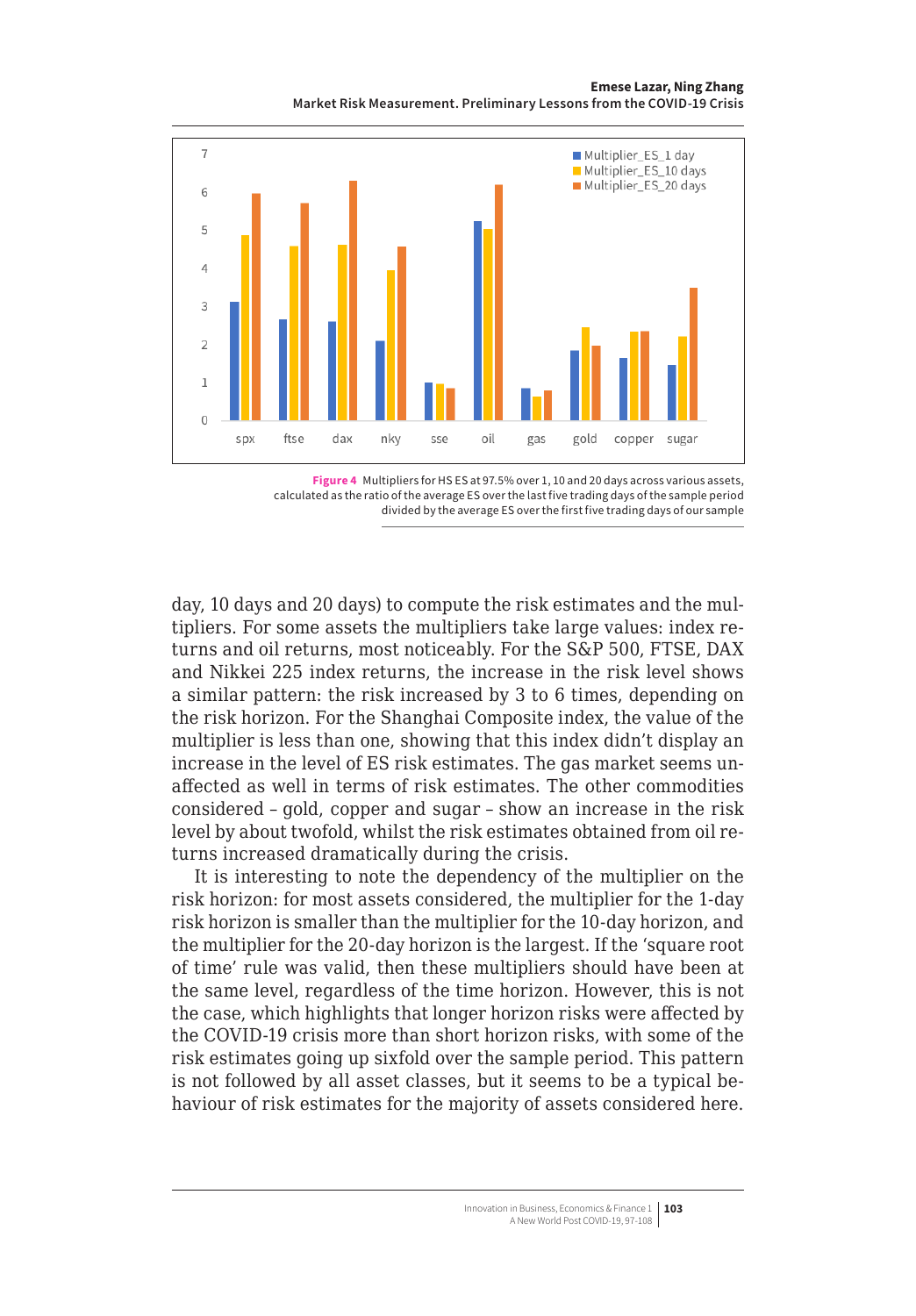**Emese Lazar, Ning Zhang Market Risk Measurement. Preliminary Lessons from the COVID-19 Crisis**

<span id="page-7-0"></span>

#### 4 Challenges to the Regulatory Framework

In the following we consider the current Basel framework for market risk calculations, with a focus on the risk horizons considered in these assessments. As specified by the regulation, different risk horizons are applied to different categories of risk factors, ranging from 10 days for the most liquid asset classes and up to 120 days for some risk factor categories. Under the current framework, these calculations are based on 10-day ES assessments, and then the 'square root of time' rule is used to compute risk over longer horizons, written as *h*-day ES = 10-day ES x  $\sqrt{h/10}$ . The question we are asking here is whether this approximation was proved to be correct or not during the recent crisis.

Figure 5 investigates three different approaches to estimate ES of an individual asset,<sup>5</sup> the FTSE 100 index, over h days: 1) in the first approach, the *h-*day ES is calculated based on the daily ES using the 'square root of time' rule, so *h*-day ES = 1-day ES x  $\sqrt{h}$ ; 2) in the second approach, we follow the FRTB recommendations and calculate the *h-*day ES from the 10-day ES estimates (computed from overlapping observations) as *h*-day ES = 10-day ES x  $\sqrt{h/10}$ , hereafter referred to as the regulatory ES; 3) in the third approach we directly use the *h-*day overlapping observations to get *h-*day ES **[fig. 5]**. We focus on the calculation of 40-day ES  $(h = 40)$  at 97.5% level, considering the above

<sup>5</sup> For simplicity, we illustrate the calculation of ES where only one risk factor is considered.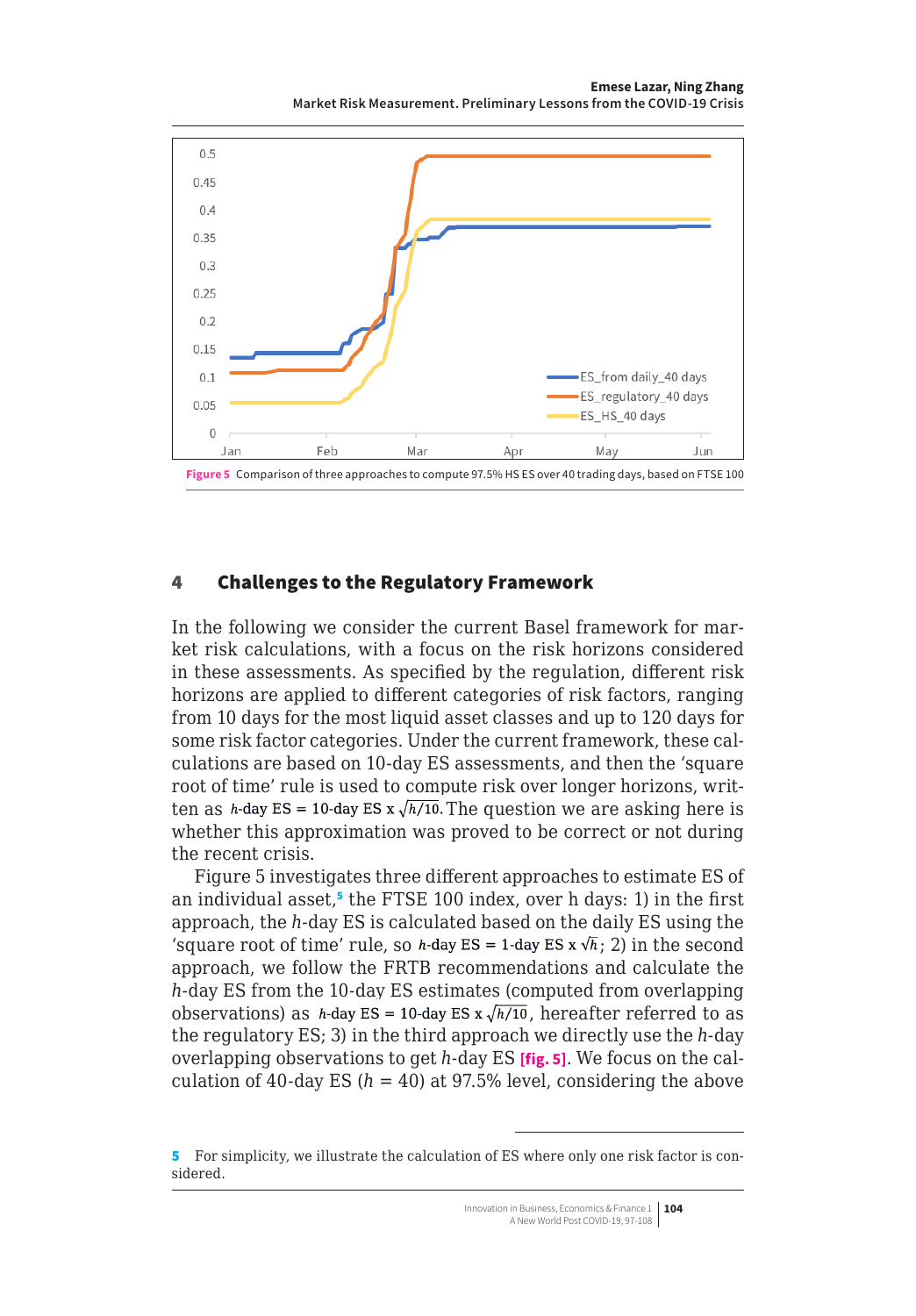$\overline{1}$ in.  $-$ ftee  $\frac{1}{10}$  $\frac{1}{10}$ 7  $\overline{6}$ ī J, 5  $\overline{a}$ ò Eeh Ánr May Esk Mai Anr May **Jun** Jun  $\overline{12}$  $12$ and<br>Alana nh  $\frac{1}{10}$  $\frac{1}{10}$  $\overline{R}$  $\frac{6}{6}$ ā 5  $\mathbf{0}$  $\overline{a}$ Feb .<br>Mar Apr May Feb .<br>Mai May .<br>Jun Jun Ani  $12$  $12$  $\overline{\phantom{a}}$  $\sim$  $\frac{1}{10}$  $\frac{1}{10}$  $\overline{8}$ ć ă  $\overline{0}$  $\ddot{\circ}$  $\overline{M}$ al .<br>May Feb Feb Mai May Jun Apr Jun Jan Apr  $\frac{1}{2}$  $\overline{12}$  $\overline{a}$ e ol d  $10$  $10$  $\frac{8}{6}$  $\frac{1}{2}$  $\frac{2}{0}$ lan Feb Ma Ap May Jur Jan Feb Mar Apr May Jun  $\overline{12}$  $\frac{12}{10}$ oppe suga  $10$ 5 ő Eeh lan Eeh Mar Anr May **Jun** Mar Ann lan

**Emese Lazar, Ning Zhang Market Risk Measurement. Preliminary Lessons from the COVID-19 Crisis**

**Figure 6** Time-varying number of VaR exceptions (the daily returns being below the negative of the daily HS VaR at 99%) over a 250 trading day backtesting period

three approaches with the estimates displayed in figure 5. It is to be noted that the regulatory ES (as shown using a red line) overestimates the actual risk (as shown by the yellow line), whilst the approach based on the simple 'square root of time' rule computed from daily ES estimates (as shown by the blue line) gives a better fit. This pattern, which we noticed for other asset classes and for other risk horizons as well, suggests that regulatory capital might overestimate risk in such cases.

Whilst market risk measurement has moved from VaR to ES, backtesting ES is a debating area and the current regulation stipulates VaR backtesting only. As such, the focus is on counting the number of daily VaR exceptions (cases when the daily return is below the negative of daily VaR estimate) over a period of 250 days. Coloured zones are considered, with the green zone applying if the number of exceptions is less than or equal with 5, amber zone when the number of exceptions is more than 10, and yellow zone in between. Different zones carry different levels of multipliers applied for capital calculations.

In figure 6, over a five-month period in early 2020, we show the total number of exceptions of HS VaR, with a backtesting period of 250 trading days specified in the regulatory framework **[fig. 6]**. Nev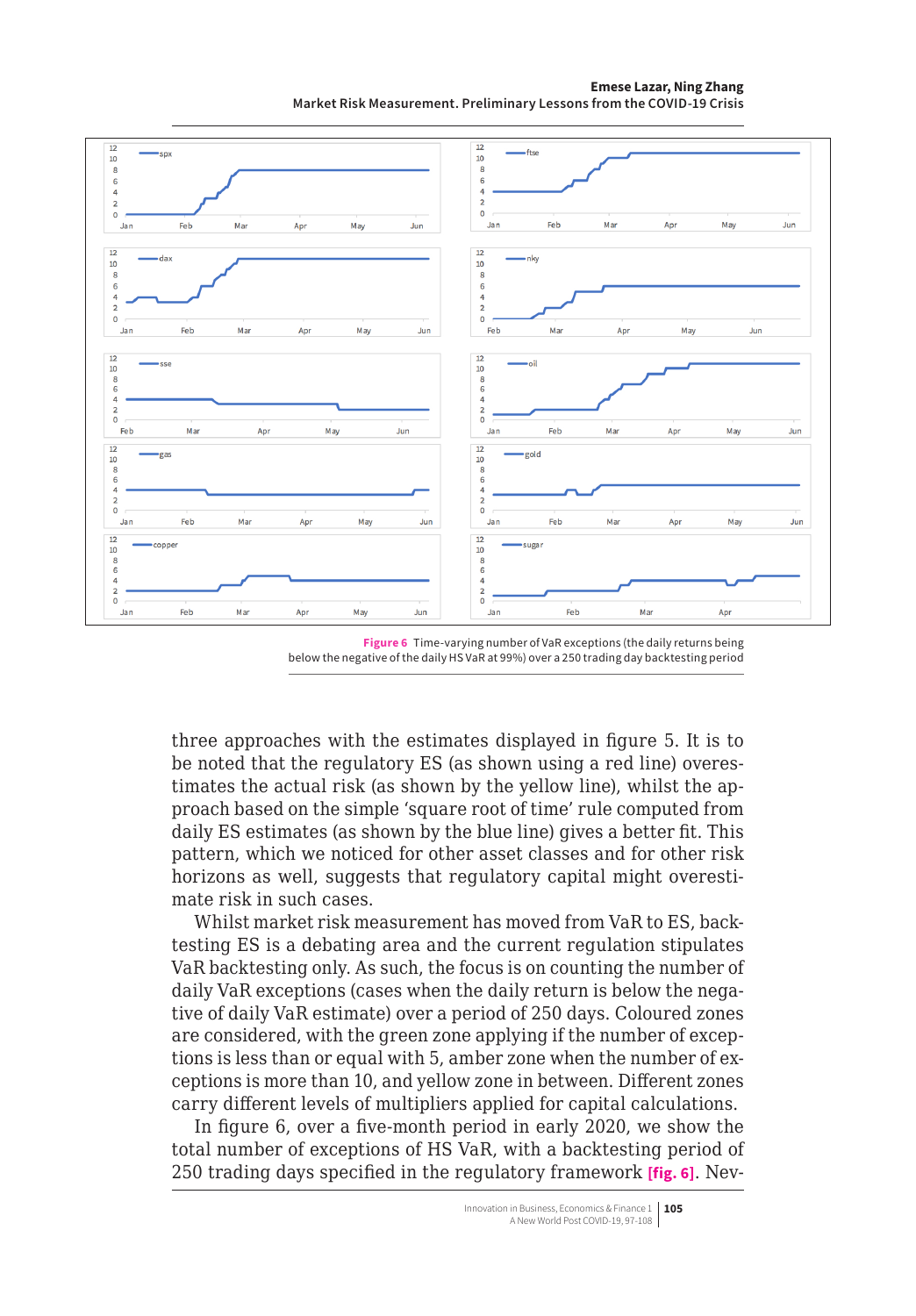ertheless, the major indices (except for the Shanghai Composite index, sse) and oil experienced a steep increase in the number of exceptions between March and April 2020 (with the FTSE, DAX and oil risk estimates in the amber zone), indicating that the Historical Simulation method is unable to accommodate for the extreme market events of early 2020. This shows a weakness of the HS method, and raises a point that needs to be addressed by regulators and financial institutions, namely to improve on the current market risk models.

# 5 Looking Ahead

As the previous sections highlight, some of the challenges in terms of market risk measurement, as a result of the COVID-19 crisis, faced by the regulatory bodies, local jurisdictions, and financial institutions can be summarised as:

- 1. as a result of the increased values of risk measures, obtained using regulatory calculations, the level of capital requirements rose dramatically, which is a challenge because such high capital needs are very hard to meet; as such, improvements should be made to the risk and capital calculations that would lead to more realistic capital requirements;
- 2. risk assessments depend on the models used; and the estimated risks can display large variations as a result of this; this model dependence needs to be addressed;
- 3. risk estimates obtained over longer horizons seem to be affected more by the crisis, as compared to risk estimates obtained over shorter horizons, which is a pattern shown by the majority of assets considered in this study. This highlights that the suitability of the 'square root of time' rule, which is currently stipulated by the regulation, needs more investigation;
- 4. a typical pattern we found is that market risk calculation based on the current regulatory framework overestimates the actual risk, which leads to the question of how the currently stipulated risk calculations can be improved;
- 5. the large number of VaR breaches over the first 5 months of the COVID-19 crisis is worrisome; these can be addressed via improved risk calculations, or via improvements in the regulatory framework (e.g. the number of exceptions allowed).